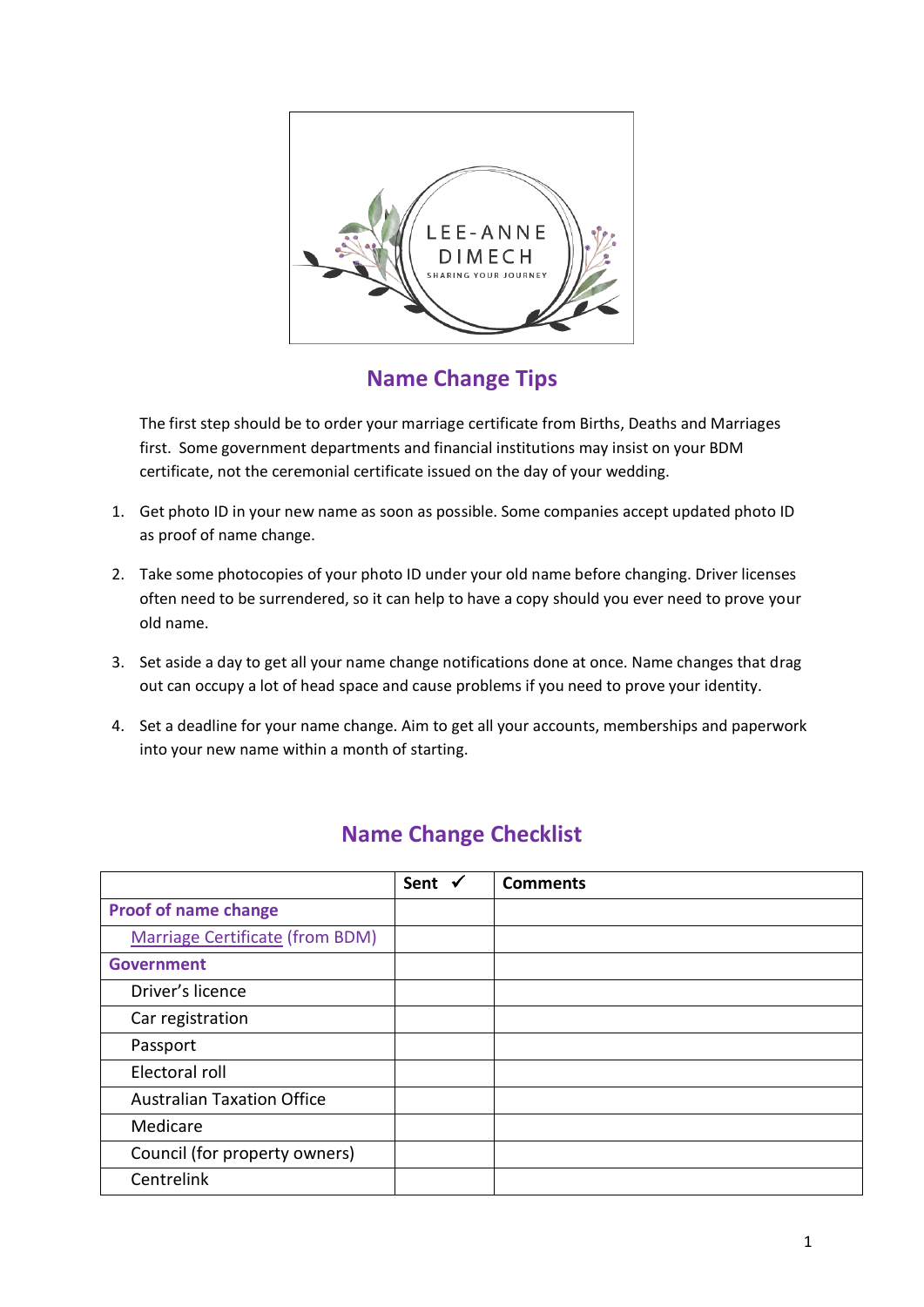| <b>Utilities</b>              |  |
|-------------------------------|--|
| Electricity provider          |  |
| Gas provider                  |  |
| Water provider                |  |
| <b>Communications</b>         |  |
| Home phone account            |  |
| Mobile phone account          |  |
| Internet                      |  |
| Pay TV                        |  |
| <b>Finance</b>                |  |
| <b>Bank accounts</b>          |  |
| <b>Credit Cards</b>           |  |
| <b>Store Cards</b>            |  |
| <b>Building Societies</b>     |  |
| Investment accounts           |  |
| Mortgage                      |  |
| Personal loans                |  |
| Share holdings                |  |
| <b>Insurance</b>              |  |
| Home / contents insurance     |  |
| Car insurance                 |  |
| Health insurance              |  |
| Life insurance                |  |
| Income protection insurance   |  |
| <b>Memberships</b>            |  |
| Library memberships           |  |
| Gym membership                |  |
| Subscriptions                 |  |
| Frequent Flyer membership     |  |
| Loyalty programs (eg FlyBuys) |  |
| <b>Video libraries</b>        |  |
| <b>Automobile Clubs</b>       |  |
| Professional memberships      |  |
| Sporting associations         |  |
| <b>Health</b>                 |  |
| Doctor                        |  |
| Dentist                       |  |
| Optometrist                   |  |
| Ambulance subscription        |  |
| Specialists                   |  |